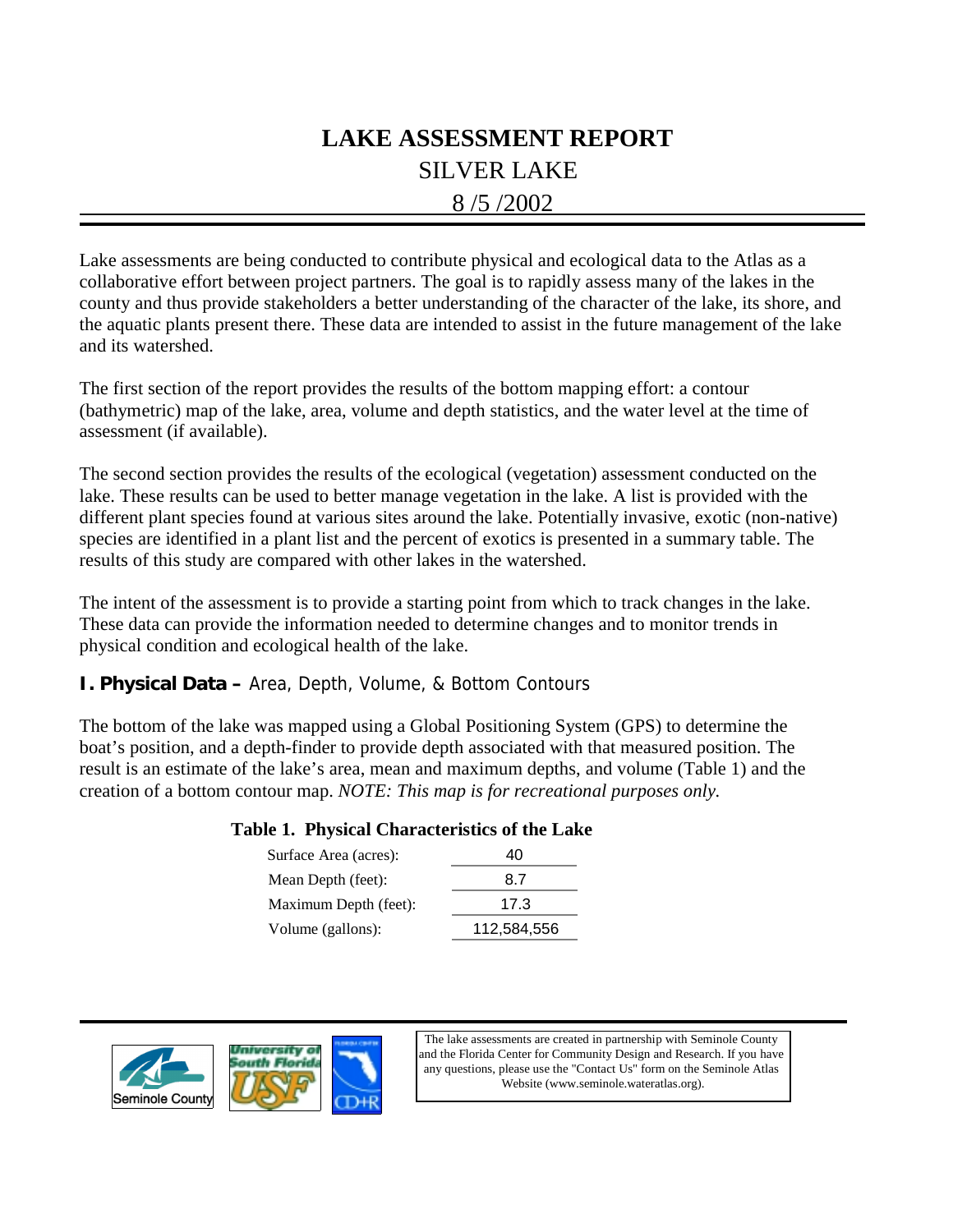



# **Siver Lake**

Section - Township - Range  $7 - 20 - 31$ 



**Contour Lines** Expressed in 2-Foot Intervals

**Estimated Lake** Perimeter

## EXPLANATION:

Assessment Date: August 5, 2002. Lake water level was 40.42 feet above sea level when the lake was assessed. Contours are expressed in absolute depth below this level and may not exclude the presence of submersed aquatic vegetation.

## **DATA SOURCES**

Seminole County 1999 color aerials provided by Seminole County Public Works. All contours generated by Florida Center for Community Design and Research based on GPS/Sonar data provided by the Seminole County Stormwater Division.









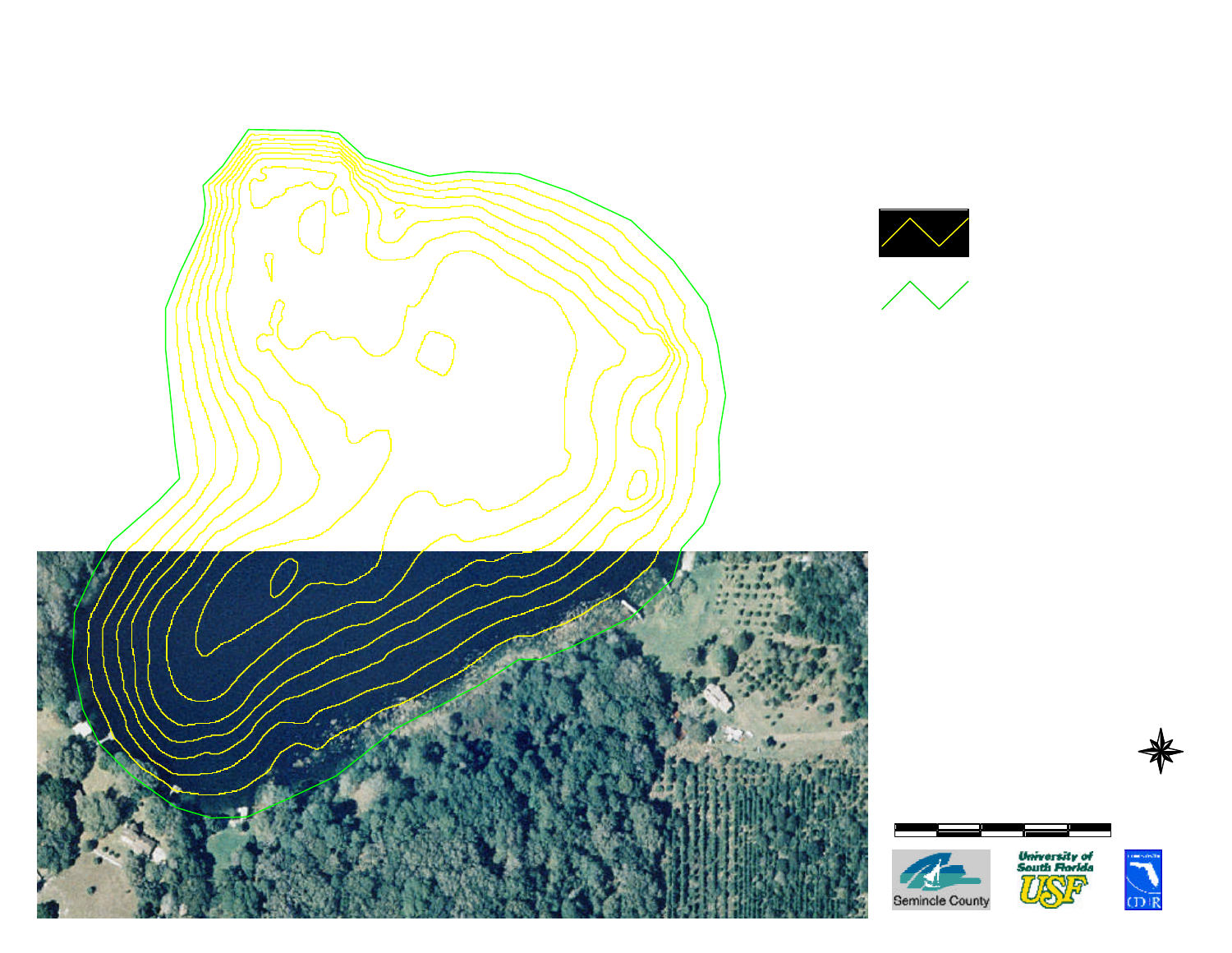## **II. Ecological Data - Aquatic Plant Survey**

Approximately equispaced sites (typically ten or more) are mapped around the lake and the aquatic plants at each site are surveyed. The total number of species from all sites is used to approximate the total diversity of aquatic plants and the percent of invasive-exotic plants on the lake and in the watershed (Table 2). Many of these plants are considered ecologically harmful, as they tend to outcompete beneficial native species. Such "nuisance" plants can also make boating and other recreational activities difficult or impossible. The common and scientific names of plant species found on your lake are listed in Table 3.

## **Table 2. Comparison of species diversity between the lake and other assessed lakes located within the same watershed**

|                        | Lake<br><b>SILVER LAKE</b> | Watershed<br>Lake Jesup |  |  |
|------------------------|----------------------------|-------------------------|--|--|
|                        | (Average)                  |                         |  |  |
| Number of Taxa:        | 23                         | 32                      |  |  |
| Percent Exotic Plants: | 26%                        | 15%                     |  |  |

## **Table 3. Botanical and common names of the most commonly found plants on the lake. Percent frequency (of occurence), habit (location where found), status (native or exotic), and EPPC status are provided**

| Common Name                              | Scientific Name             | Frequency | Habit     | <b>Status</b> | <b>EPPC</b>  |
|------------------------------------------|-----------------------------|-----------|-----------|---------------|--------------|
| Baldwin's Spikerush, Roadgrass           | Eleocharis baldwinii        | 100%      | Submersed | <b>Native</b> | <b>NL</b>    |
| Maidencane                               | Panicum hemitomon           | 100%      | Emergent  | Native        | <b>NL</b>    |
| <b>Torpedo Grass</b>                     | Panicum repens              | 100%      | Emergent  | Exotic        | L            |
| Peruvian Primrosewillow                  | Ludwigia peruviana          | 89%       | Emergent  | Exotic        | <b>NL</b>    |
| Manyflower Marshpennywort, Water Penny   | Hydrocotyl umbellata        | 67%       | Emergent  | Native        | <b>NL</b>    |
| Wax Myrtle                               | Myrica cerifera             | 67%       | Emergent  | Native        | <b>NL</b>    |
| Spatterdock, Yellow Pondlily             | Nuphar lutea                | 67%       | Floating  | Native        | NL           |
| <b>Duck Potato</b>                       | Sagittaria lancifolia       | 56%       | Emergent  | Native        | NL           |
| Pine Tree                                | Pinus spp.                  | 44%       | Emergent  | Native        | <b>NL</b>    |
| Cattails                                 | Typha spp.                  | 44%       | Emergent  | Native        | <b>NL</b>    |
| Para Grass                               | Urochloa mutica             | 44%       | Emergent  | Exotic        |              |
| <b>Alligator Weed</b>                    | Alternanthera philoxeroides | 22%       | Emergent  | Exotic        | $\mathbf{H}$ |
| Asian Pennywort, Coinwort                | Centella asiatica           | 22%       | Emergent  | Native        | <b>NL</b>    |
| Jamaica Swamp Saw Grass                  | Cladium jamaicense          | 22%       | Emergent  | Native        | <b>NL</b>    |
| Dahoon Holly                             | llex cassine                | 22%       | Emergent  | Native        | NL           |
| Mexican Primrosewillow, Long-stalked Lud | Ludwigia octovalvis         | 22%       | Emergent  | Native        | <b>NL</b>    |
| <b>Climbing Hempvine</b>                 | Mikania scandens            | 22%       | Emergent  | Native        | NL           |
| Common Bacopa                            | Bacopa monnieri             | 11%       | Submersed | <b>Native</b> | <b>NL</b>    |

**Lake Asessment Report:** SILVER LAKE 8 /5 /2002